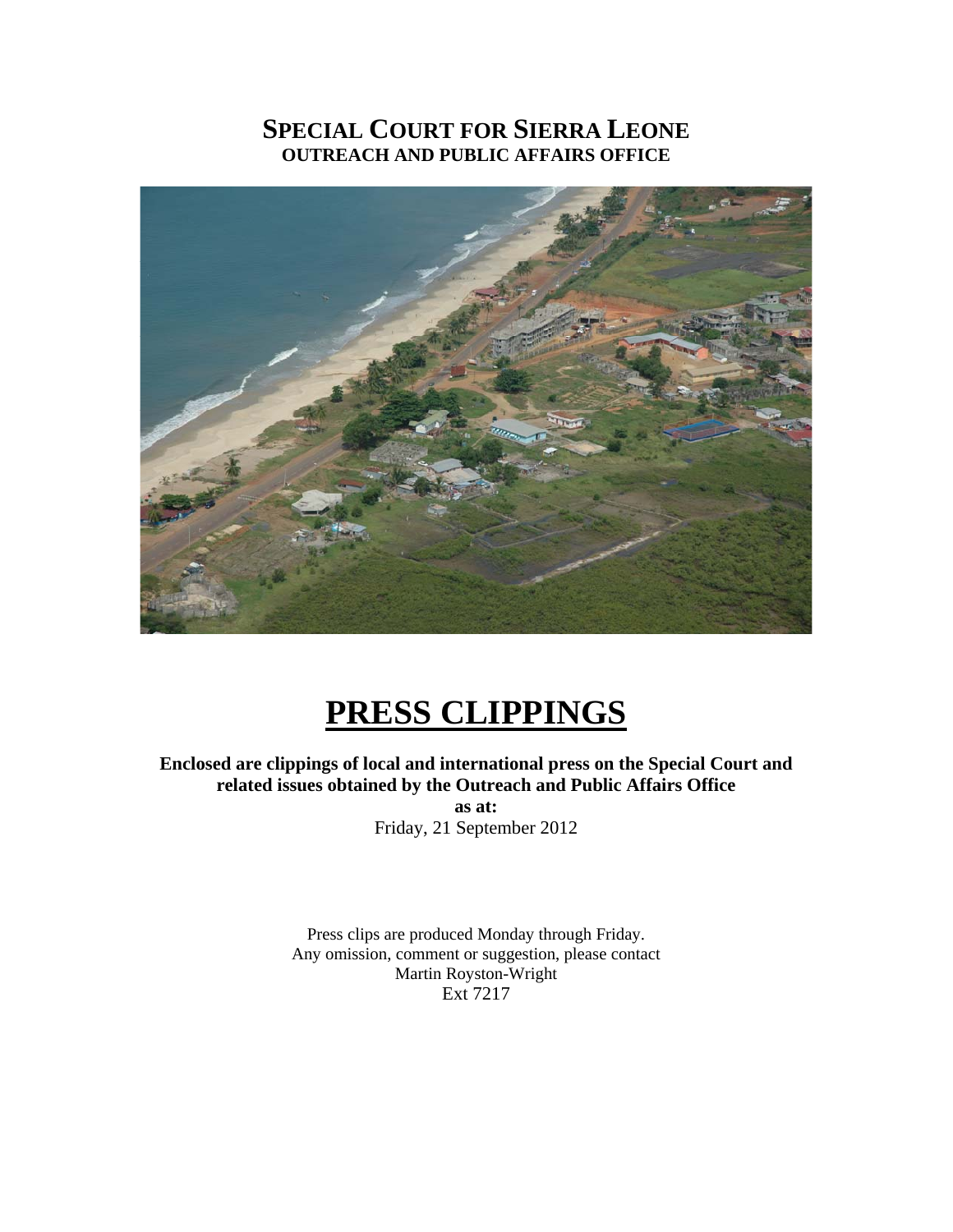## **International News**

| Hard National Security Choices / Lawfare                                                   | Pages 3-4 |
|--------------------------------------------------------------------------------------------|-----------|
| Is it really "Back to School" or Back to Deceit and Violence in Liberia / Frontpage Africa | Pages 5-7 |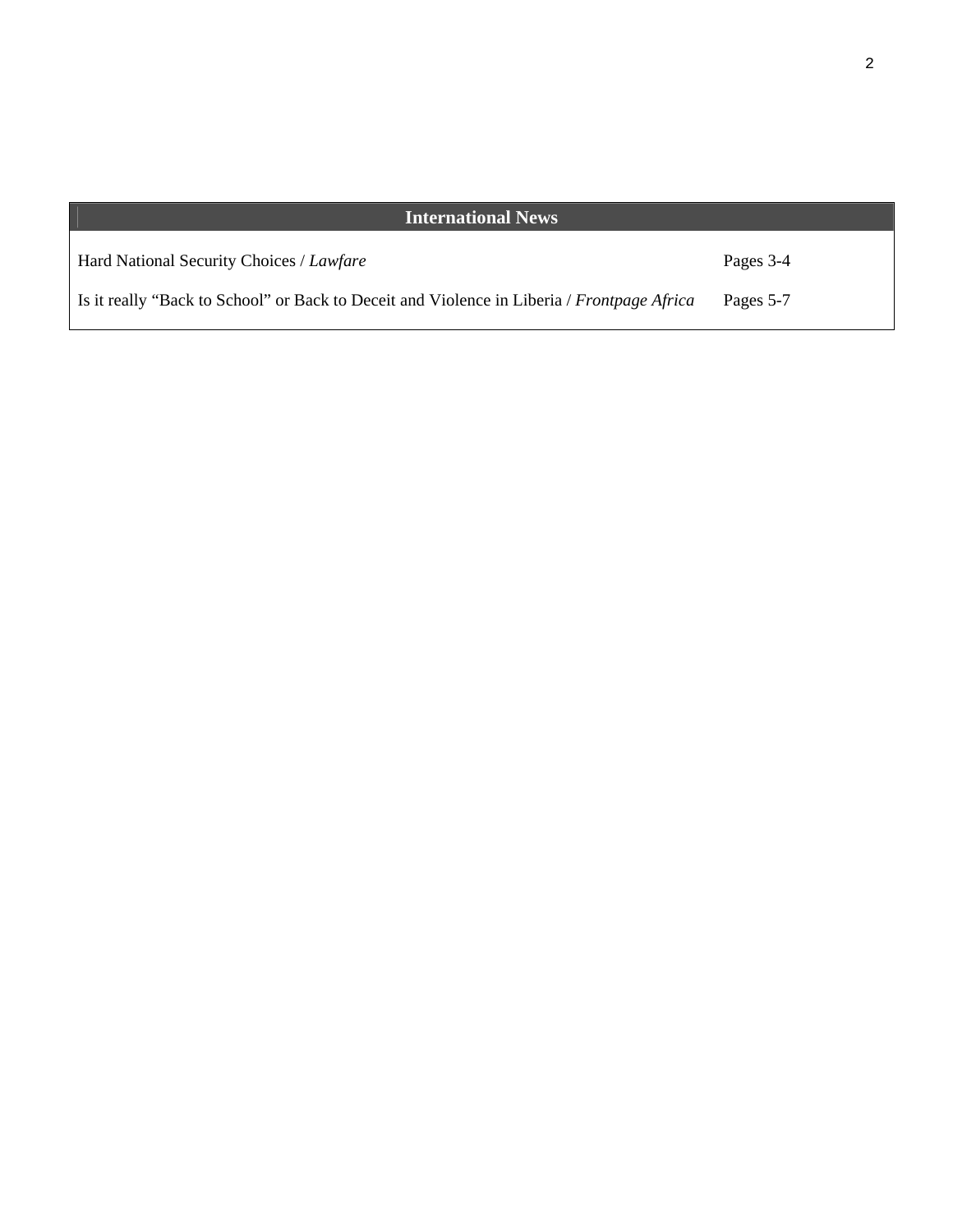Lawfare Thursday, 20 September 2012

### **Hard National Security Choices**

Book Review: Reimagining Child Soldiers in International Law and Policy by Mark A. Drumbl

Published by Oxford University Press (2012) Reviewed by Rick Wilson

The image of the child soldier as "faultless passive victim" resonates throughout Professor Mark Drumbl's newest book, Reimagining Child Soldiers in International Law and Policy. The faultless passive victim image dominates the international discourse on child soldiers, almost always to the detriment of the child in question, and it is against that image that Drumbl asks us to reimagine child soldiers. Reimagining Child Soldiers seeks, among other goals, to deconstruct the dominant narrative of the faultless passive victim and to recast the child soldier in a more visionary application of what he calls the "international legal imagination." He repeatedly invokes the example of Omar Khadr, the 15-year-old detained and tried for alleged war crimes by the U.S. military commission at Guantanamo. This made the book of particular interest to me, as one of Omar Khadr's several defense lawyers in the U.S. federal courts, and as civilian counsel in the first military commission proceedings at Guantanamo in 2006. The same should be true of anyone interested in the law and policy relating to child soldiers. It is a fascinating intellectual feast.

Much of the research for this work comes from outside of traditional international legal sources: treaties, custom, standards and jurisprudence. Drumbl's goal is ambitious; he seeks to "energize a discussion at the cross-national, interdisciplinary, and 'big picture' panoptic level." (vii.) This is a book that is chock full of data from the social sciences and international law.

The book has a logical and straightforward structure. In chapter 1, Drumbl navigates the complex question of defining exactly who is a child soldier. The clearest answer is nonetheless aspirational. The Cape Town Principles use "the somewhat tongue-tying children associated with armed forces or armed groups," defined in the later Paris Principles as follows:

 Any person below 18 years of age who is or who has been recruited or used by an armed force or armed group in any capacity, including but not limited to children, boys, and girls used as fighters, cooks, porters, messengers, spies or for sexual purposes. It does not only refer to a child who is taking or has taken a direct part in hostilities. (4.)

The push from activists is toward this so-called "Straight 18" definition, which abandons any reference to age 15 for recruitment or use of children in armed conflict, found in some treaties. Drumbl concludes that "international law's trend-line arcs toward the Straight 18 position." (5.)

Chapter 1 also provides four images of child soldiers developed by Drumbl. They are all relatively vivid and self-explanatory: in addition to the already-mentioned faultless passive victim, he offers the demon and bandit, the irreparable damaged goods, and the hero. (6-8.) The prevailing image, that of the faultless passive victim, suffuses subsequent chapters. I found the invocation of this imagery to be perhaps the most original, imaginative and insightful contribution of the work, particularly in subsequent chapters in which Drumbl makes a powerful and persuasive case for the narrowness and shortsightedness of our legal imagination in going beyond that image, to the detriment of child soldiers everywhere.

Chapters 2 and 3 provide complex accounts of who child soldiers are and what they do. Even an accurate tally of the number of present and former child soldiers is difficult, although overall numbers have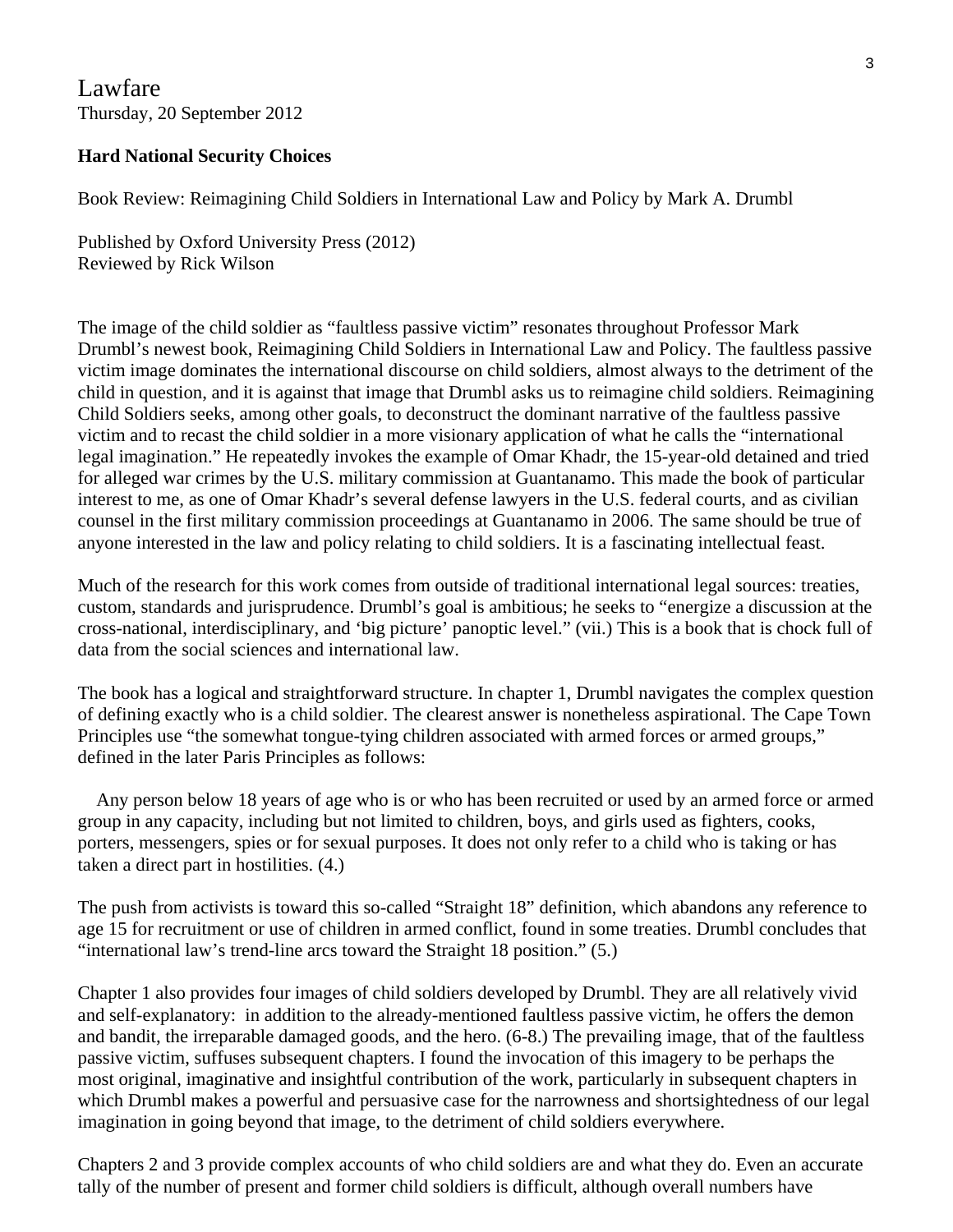probably declined. At the conclusion of a detailed look at the "not so simple" business of sorting out the world of child soldiering, Drumbl proposes to examine the child soldier through a model of circumscribed action, where the actor has "the ability to act, the ability not to act, and the ability to do other than what he or she actually had done. The effective range of these abilities, however, is delimited, bounded, and confined." (98.) He calls circumscribed action "a spectrum or continuum" that permits diverse responses by and to child soldiers. Some children may fall far short of adult cognizance, but others, "particularly older adolescents, exercise [awareness] in navigating social pathways that lead to their enlistment in armies, fighting factions, and militias." They are "constrained but not choiceless," he asserts, adopting the language of other critics of the faultless passive victim image. (99.)

Chapter 4 focuses on the accountability of child soldiers for their own acts, examining international and internationalized tribunal practice as well as some domestic focus. "Child soldiers," he concludes in a later chapter, "should not be criminally prosecuted internationally, nationally, or locally for alleged implication in acts of atrocity." (178.) And at the end of the book, he bluntly and explicitly rejects the notion that the prosecution of Omar Khadr would withstand scrutiny under what he calls the "qualified deference test," a set of six interpretive guidelines that should give direction to decision-making in postconflict justice mechanisms judging children for their involvement in atrocity.

Chapter 5 provides an overview of the legal framework for those who engage in the unlawful recruitment of child soldiers. This book was published just before the final judgments and sentencing by trial chambers in two major trials for complicity in the recruitment of child soldiers, those of Thomas Lubanga Dyalo in the International Criminal Court, and Charles Taylor in the Special Court of Sierra Leone. The book, nonetheless, includes extensive discussions of the trial proceedings, particularly in the Lubanga case, and the outcomes in both are in no way inconsistent with the book's major premises and conclusions. The ultimate outcome in both of these cases, of course, awaits conclusion of appeals.

Chapters 6 and 7 provide a comprehensive set of reforms to international law and policy regarding child soldiers, including extensive examination of the practice of truth commissions and other alternatives to formal criminal adjudication such as "endogenous ceremonies, reinsertion rites, reparative mechanisms, and community service." (207.) One nugget of data in the concluding chapter makes a strong case for such alternatives. The combined budgets of the two international ad hoc tribunals for the former Yugoslavia and Rwanda now total between \$US 2 and 3 billion dollars since beginning operations, "in some years comprising 10% to 15% of the total UN budget," while the cost of demobilizing and reintegrating former fighters from Mozambique totals \$US 1,075 per fighter, and \$US 1,066 per fighter in South Africa. Each amnesty application at the South African Truth and Reconciliation Commission ran at \$US 4,250. In the face of such data, Drumbl persuasively argues that the most significant impediment to widespread adoption of these alternatives may be the lean of international donors and civil society toward tribunals.

*(Professor Rick Wilson is professor of law at American University's Washington College of Law and founding director of the school's International Human Rights Law Clinic.)*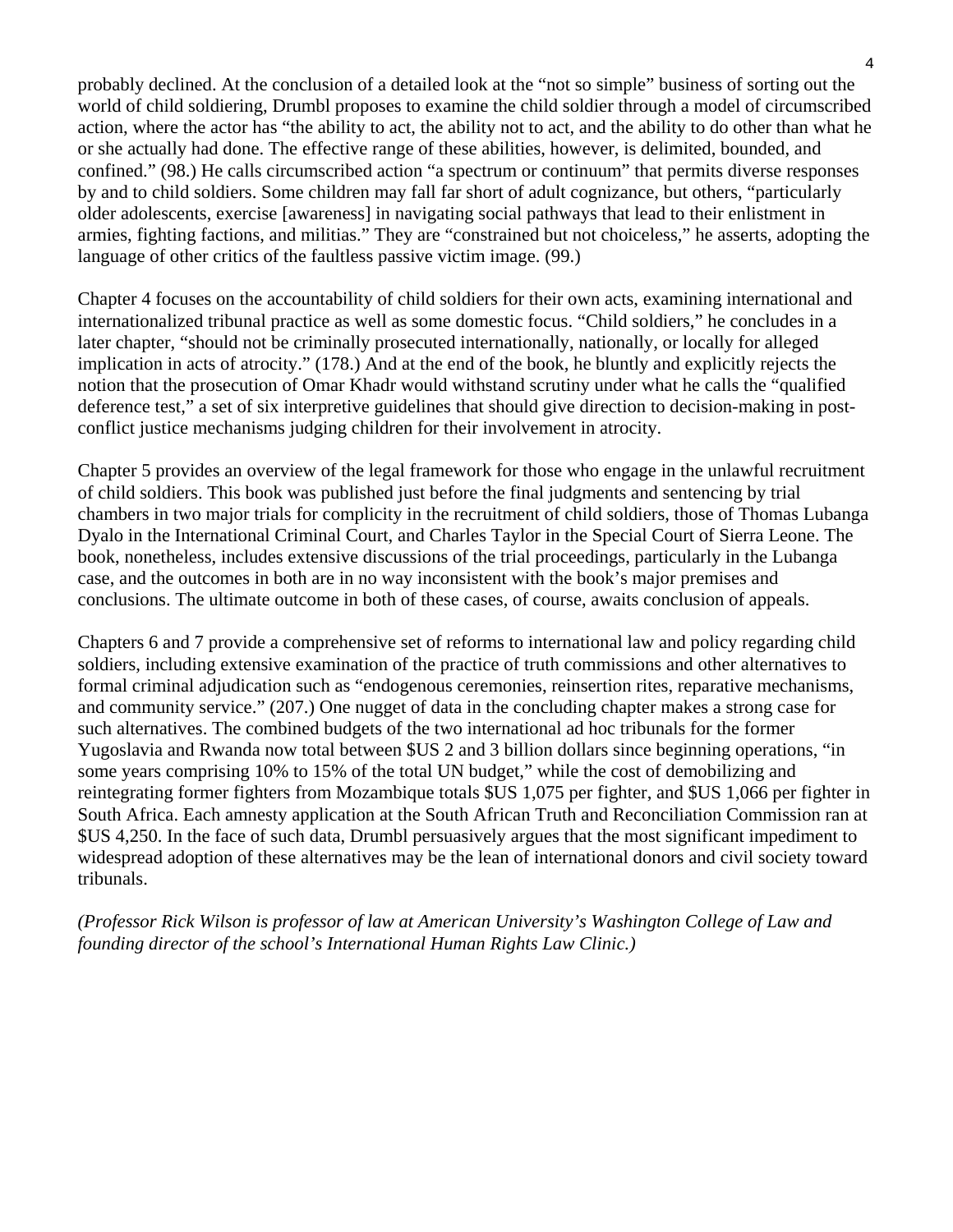## Frontpage Africa (Liberia)

Wednesday, 19 September 2012

### **Is it really "Back to School" or Back to Deceit and Violence in Liberia**

Written by Mainlehwon Ebenezer Vonhm; Mevonhm@peaceedu.org, Contributing Writer

The school term is opening on Monday, September 10, 2012. As our daughters and sons prepare to return



to class and as parents and guardians run helter skelter mobilizing resources to enable them to send the children to school, it may be necessary to reflect on what these children are learning and its relevance for a peaceful and stable Liberia. The Liberian civil war was characterized by the involvement of young fighters, or child soldiers, many of whom were students. These children were trained in the art of war, in some of the very schools they once attended such as the Johnny Vorker High School in Saclepea and Booker T. Washington Institute in Kakata. Children who did not participate in the war, in most

instances became victims of sexual assault, abduction, torture, forced labor, and displacement, both internal and external.

It is not surprising that when war comes to an end, much emphasis need to be placed on're-humanizing' children who have lost their childhood to heinous acts of war either as victims and/or perpetrators. And there are many actors in Liberia attempting to do just that but sadly both financial and human resources from international multilateral institutions such as the World Bank, European Union, or United States Aid for International Development, etc which are intended to help young boys and girls to meaningfully integrate into normal social life, often never accomplishes its intended outcome. For example, in 2008 the Government of Liberia (GoL) and the United Nations Education, Social, and Cultural Organization (UNESCO) signed a memorandum of understanding under which UNESCO would support Government efforts to implement the teaching of Peace, Human Rights, and Citizenship Education (PEHCED) in Liberian secondary schools as a pathway to sustainable peace. Three years later, a report published by UNESCO, indicated that its funding was being used to teach PEHCED in 337 schools in Lofa, Nimba, and Grand Gedeh Counties (UNESCO, 2012).

This claim by UNESCO is not borne by the facts on the ground in Liberia. The Center for Peace Education (CPE) in Liberia, whose primary goal is mobilising communities to build a peaceful, nonviolent Liberia, put together a team of CPE's staff to visit Lofa County, one of the three counties where UNESCO claimed it was teaching PEHCED as a single subject.

While during our field work in all of the major cities and secondary schools in Lofa county, beginning with Foya through Zorzor, we discovered that while some teachers received training in PEHCED, they were not implementing, nor had they implemented PEHCED as a single subject in the 337 schools as claimed by (UNESCO, 2012; < http://www.unesco.org/new/en/unesco/themes/pcpd/unesco-in-post-crisissituations/peace-and-reconciliation/>). Such claims and/or assertions are not only made by international institutions working in the country, but also by local organizations as well. They are unfortunate because they present a false picture of what is being inculcated into young people in post-conflict Liberian schools. But as results emerging from my exploratory qualitative research conducted in 2009 and 2012, demonstrate, the Liberian educational system embodies multiple forms of direct and indirect structural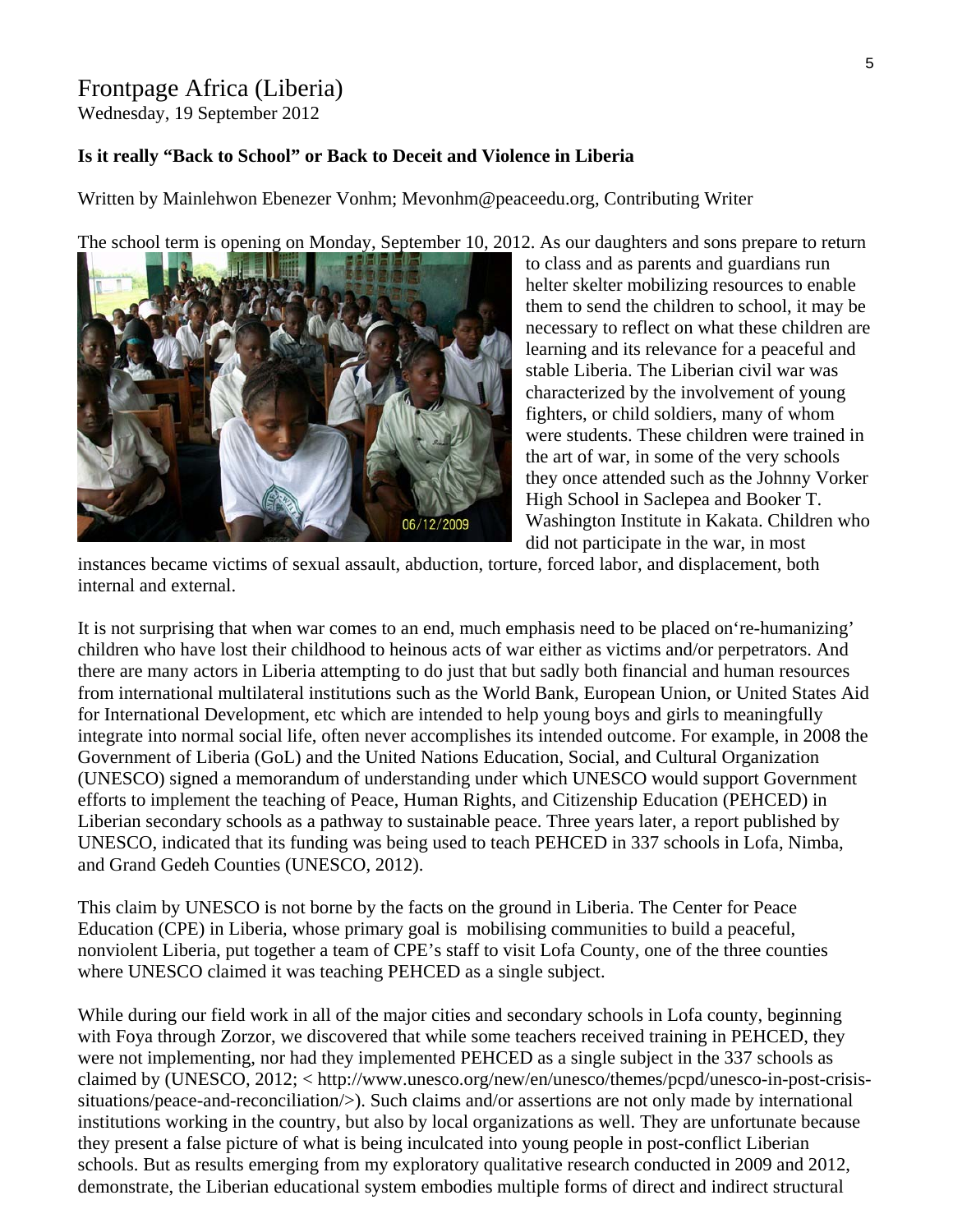violence, suggesting that either the PEHCED project is ineffective or has not covered many schools as claimed by its proponents. I will comment on only two themes of several themes from the study. I must point out that these findings do not necessarily represent all of the schools in Liberia.

## **Physical Structure:**

Today, the war is over and some of the students are returning to schools that still have bullets marks on them or burned down buildings from bomb blasts still remain on their campus. Some students sit in classes without windows, let alone doors. As some of the students stated, 'every time when we come to school, we feel unsecured, the current environment of our school reminds us of violence.' Then, there are issues of restrooms. For example, in most of the schools I visited and taught, they usually do not have a good toilet. It first became apparent to me when some of my female students would n ot attend classes during their menstruation perio d



simply because the facility is often not adequate, and as a result, they will stay at home for days. It is important to point out that the physical environment of school settings is non-verbal, however, as it stands, it is traumatizing for students because it is a constant reminder the violent past.

## **Extreme Punishment**

Over the past three years what I have observed, learned, and what pupils themselves stated reflects the fact that some of their teachers approach them in a rude, harsh, and aggressive manner. Pupils thought that some of their teachers used abusive language and they tend to be harsh and cruel. Furthermore, pupils stated that they were subjected to corporal punishment. From what I have observed and what pupils themselves express demonstrate that when they leave home for school, they expect their teachers to treat them as their own children. They expect much love and care from their teachers. It is understandable why pupils would expect this kind of attention from their teachers, because during the war, some of the homes became fragmented, and in some cases mothers and fathers were killed. Some pupils are living with other relatives, who in some cases have not provided them with the attention and care they need. Some pupils are also residing in orphanage homes. In either case, their living conditions may prove not to be pleasant, and they instead look for love and laughter from their teachers. While it is understandable that some teachers may not necessarily want to serve as surrogate parents, it is prudent, that they acquire the necessary skills, attitudes, and knowledge in order to properly handle pupils and assuage their fears.

#### **Conclusion:**

Overall, the act of getting schools functioning again so that young people can return to classes sends a signal that things are returning to normal. However, it falls far short of the internal reality that pupils have to deal with as they attend such schools. Also the budget allocated towards the educational aspects of peace-building, such as the one indicated by UNESCO on their website stating that peace, human rights, and citizenship education is been taught as a single subject in 377 schools, needs to be given serious attention if sustainable peace is the ultimate objective. Thus, there needs to be greater transparency and accountability with regards to how funds are being used for these peace-building initiatives. As one of the public school principals informed me, a certain amount is allocated each fiscal year in the national budget for her school, but she rarely receives it. As a result, she is unable to run her school generator so that students could attend computer classes. This is the information age, in fact, the technology age. To sow the seed of peace, Liberia has to invest in Liberia's most important resources, its youthful human capital